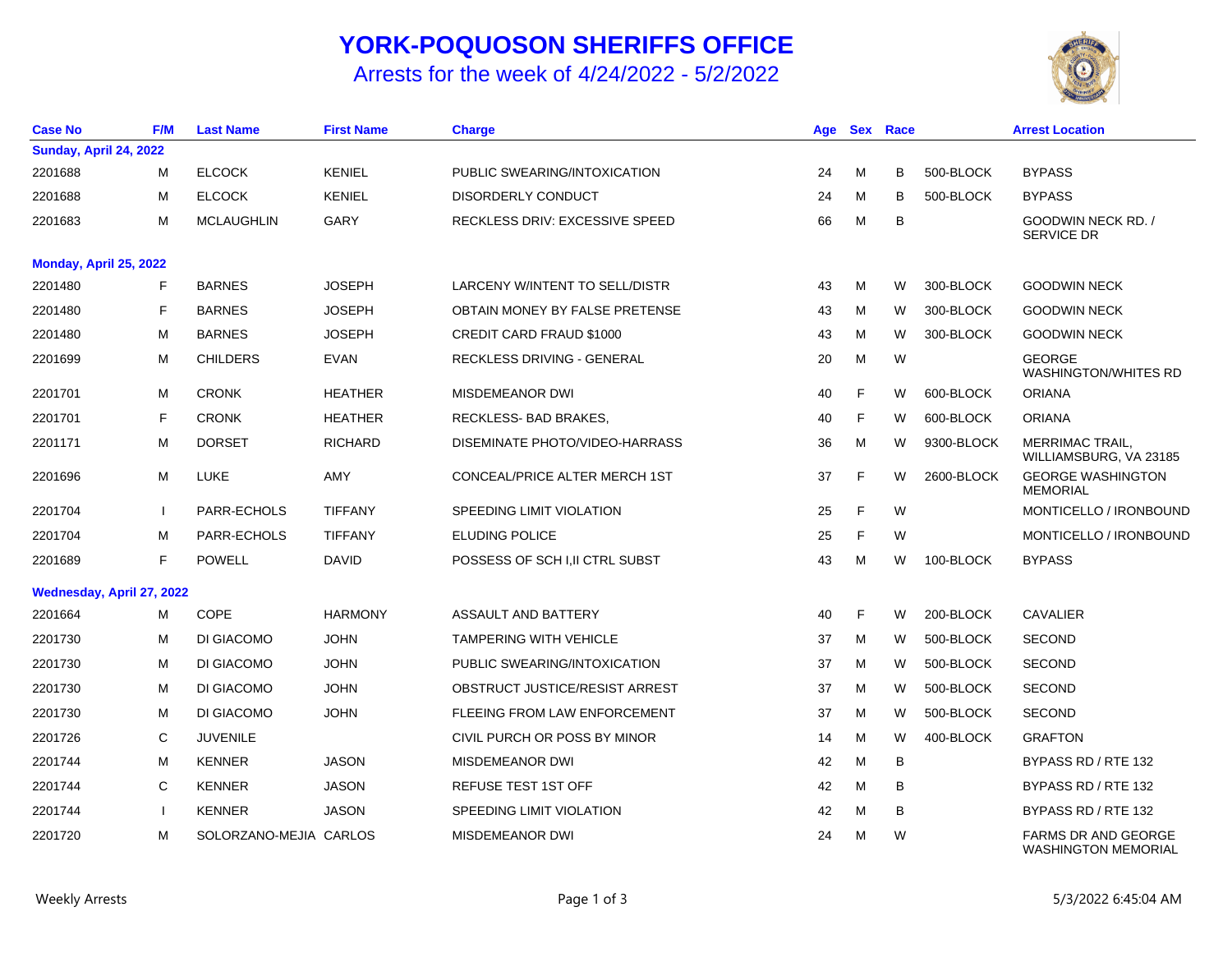| <b>Case No</b>             | <b>F/M</b>             | <b>Last Name</b> | <b>First Name</b> | <b>Charge</b>                         | Age |    | <b>Sex Race</b> |            | <b>Arrest Location</b>                       |  |
|----------------------------|------------------------|------------------|-------------------|---------------------------------------|-----|----|-----------------|------------|----------------------------------------------|--|
| Thursday, April 28, 2022   |                        |                  |                   |                                       |     |    |                 |            |                                              |  |
| 2201758                    | M                      | <b>BEVELL</b>    | <b>CORY</b>       | ALLOW SUSP LIC PERSON TO DRIVE        | 32  | M  | W               | 100-BLOCK  | <b>BYPASS</b>                                |  |
| 2201758                    | ı                      | <b>BEVELL</b>    | <b>CORY</b>       | <b>EXPIRED REGISTRATION</b>           | 32  | М  | W               | 100-BLOCK  | <b>BYPASS</b>                                |  |
|                            | Friday, April 29, 2022 |                  |                   |                                       |     |    |                 |            |                                              |  |
| 2201641                    | M                      | GARANSUAY        | <b>XAVIER</b>     | PURCH ALCOHOL, PERSON 21Y             | 18  | М  | в               | 300-BLOCK  | <b>GOODWIN NECK</b>                          |  |
| 2201641                    | F                      | <b>GARANSUAY</b> | <b>XAVIER</b>     | <b>CONCEAL/PRICE ALTER MERCH 3RD</b>  | 18  | М  | B               | 300-BLOCK  | <b>GOODWIN NECK</b>                          |  |
| 2201767                    | м                      | <b>SALADIER</b>  | <b>FREDDY</b>     | UNLAWFUL ALCOHOLIC PURCH/POSS         | 18  | М  | W               | 100-BLOCK  | <b>ROUCHAMBEAU</b><br>WILLIAMSBURG, VA 23188 |  |
| 2201767                    | М                      | <b>SALADIER</b>  | <b>FREDDY</b>     | MARIJUANA: SCHOOL GROUNDS             | 18  | M  | W               | 100-BLOCK  | ROUCHAMBEAU<br>WILLIAMSBURG, VA 23188        |  |
| 2201765                    | М                      | <b>WRIGHT</b>    | <b>JAZMONTE</b>   | PUBLIC SWEARING/INTOXICATION          | 30  | F  | B               |            | LEIGH RD/ WALNUT DR                          |  |
| 2201765                    | м                      | <b>WRIGHT</b>    | <b>JAZMONTE</b>   | OBSTRUCT JUSTICE/RESIST ARREST        | 30  | F  | B               |            | LEIGH RD/ WALNUT DR                          |  |
| Saturday, April 30, 2022   |                        |                  |                   |                                       |     |    |                 |            |                                              |  |
| 2201777                    | M                      | <b>CAMP</b>      | <b>QUINCEY</b>    | <b>MISDEMEANOR DWI</b>                | 41  | м  | в               | 700-BLOCK  | <b>MERRIMAC</b>                              |  |
| 2201777                    | C                      | <b>CAMP</b>      | <b>QUINCEY</b>    | REFUSE BLOOD 2ND OFF                  | 41  | м  | в               | 700-BLOCK  | <b>MERRIMAC</b>                              |  |
| 2201777                    | м                      | CAMP             | <b>QUINCEY</b>    | DRINK WHILE DRIVING/OPEN CONT         | 41  | м  | B               | 700-BLOCK  | <b>MERRIMAC</b>                              |  |
| 2201777                    | $\mathbf{I}$           | <b>CAMP</b>      | <b>QUINCEY</b>    | <b>TRAFFIC LANE VIOLATION</b>         | 41  | м  | в               | 700-BLOCK  | <b>MERRIMAC</b>                              |  |
| 2201786                    | M                      | <b>FRANCIS</b>   | <b>DAWN</b>       | DRIVE W/ SUSP/REVOKED LICENSE         | 54  | F  | W               | 2600-BLOCK | <b>GEORGE WASHINGTON</b><br><b>MEMORIAL</b>  |  |
| 2201779                    | М                      | <b>HANDY</b>     | <b>KEYANA</b>     | RECKLESS DRIVING - GENERAL            | 27  | F  | B               | 2300-BLOCK | <b>FORT EUSTIS</b>                           |  |
| 2201782                    | М                      | <b>HORTON</b>    | <b>DUSTIN</b>     | RD-SP 20/MORE ABOVE SP.LMT-MIS        | 31  | м  | W               | 100-BLOCK  | RT 199 / 164                                 |  |
| 2201778                    | М                      | <b>JONES</b>     | <b>GARY</b>       | <b>MISDEMEANOR DWI</b>                | 25  | м  | B               |            | BYPASS RD/RTE 132                            |  |
| 2201778                    | М                      | <b>JONES</b>     | GARY              | REFUSE BREATH TEST 2ND OFF            | 25  | м  | B               |            | BYPASS RD/RTE 132                            |  |
| 2201778                    | F                      | <b>JONES</b>     | <b>GARY</b>       | CONCEALED WEAPON VIOLATION            | 25  | M  | в               |            | BYPASS RD/RTE 132                            |  |
| 2201778                    | M                      | <b>JONES</b>     | GARY              | CARRY GUN PUBLIC-UNDR INFLUNCE        | 25  | м  | в               |            | BYPASS RD/RTE 132                            |  |
| 2201778                    | М                      | <b>JONES</b>     | <b>GARY</b>       | RECKLESS DRIVING - GENERAL            | 25  | м  | B               |            | BYPASS RD/RTE 132                            |  |
| 2201785                    | М                      | <b>JUVENILE</b>  |                   | ASSAULT AND BATTERY-FAM MEMBER        | 16  | F  |                 | 100-BLOCK  | <b>WINSOME</b>                               |  |
| 2201781                    | M                      | <b>VARGAS</b>    | ALEXANDER         | <b>RECKLESS DRIV: EXCESSIVE SPEED</b> | 34  | м  | W               | 6700-BLOCK | <b>BLOCK MOORETOWN</b>                       |  |
| <b>Sunday, May 1, 2022</b> |                        |                  |                   |                                       |     |    |                 |            |                                              |  |
| 2201795                    | F                      | <b>GUAGENTI</b>  | LEANDRA           | POSSESS OF SCH I, II CTRL SUBST       | 36  | F  | W               | 5200-BLOCK | ROUTE 17                                     |  |
| 2201795                    | F                      | <b>GUAGENTI</b>  | LEANDRA           | POSSESS OF SCH I,II CTRL SUBST        | 36  | F  | W               | 5200-BLOCK | ROUTE 17                                     |  |
| 2201795                    | M                      | <b>GUAGENTI</b>  | LEANDRA           | CONTRIBUT TO MINOR DELINQUENCY        | 36  | F. | W               | 5200-BLOCK | ROUTE 17                                     |  |
| 2201795                    | M                      | <b>GUAGENTI</b>  | LEANDRA           | FALSE IDENTIFY SELF TO LAW ENF        | 36  | F. | W               | 5200-BLOCK | ROUTE 17                                     |  |
| 2201790                    | M                      | LAFOND           | RONALD            | MISDEMEANOR DWI                       | 45  | M  | В               |            | POCAHONTAS / 164 243                         |  |